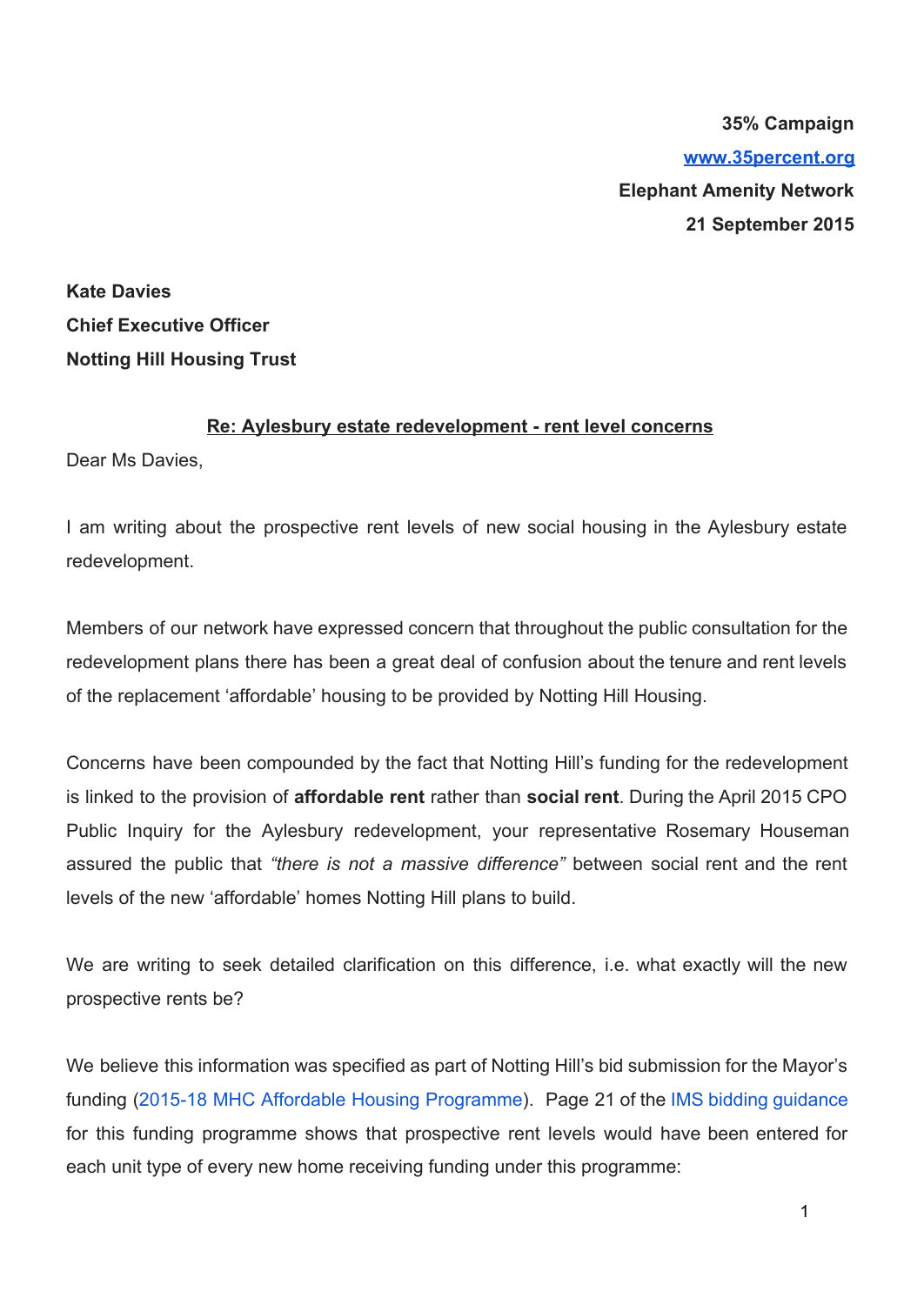| Unit Type Entry - [NOT SAVED]                                    |                                 |                      |  |                               |  |                | x |
|------------------------------------------------------------------|---------------------------------|----------------------|--|-------------------------------|--|----------------|---|
| Offer Line SP ID: 6885                                           |                                 | Name                 |  | Affordable Rent Firm Proposal |  |                |   |
| Unit Id                                                          |                                 |                      |  |                               |  |                |   |
| Unit Detail Supported Housing Revenue Funding Client Groups Rent |                                 |                      |  |                               |  |                |   |
|                                                                  |                                 |                      |  |                               |  |                |   |
|                                                                  |                                 |                      |  |                               |  |                |   |
| Rent type:                                                       |                                 | Discounted           |  | Expected market value [£]:    |  |                |   |
| Service charge per week (£                                       |                                 | Discounted<br>Capped |  |                               |  |                |   |
|                                                                  |                                 |                      |  |                               |  |                |   |
| Prospective rent per week<br>inclusive of all charges [£]:       |                                 |                      |  |                               |  |                |   |
| Market Rent pw (£):                                              |                                 |                      |  |                               |  |                |   |
| Rent inclusive of all charges:                                   | Prospective rent as % of Market |                      |  |                               |  |                |   |
| Target rent plus service charges exceeds 80% of the market rent. |                                 |                      |  |                               |  |                |   |
|                                                                  |                                 |                      |  |                               |  |                |   |
|                                                                  |                                 |                      |  |                               |  |                |   |
|                                                                  |                                 |                      |  |                               |  |                |   |
|                                                                  |                                 |                      |  |                               |  |                |   |
|                                                                  |                                 |                      |  |                               |  |                |   |
|                                                                  |                                 |                      |  |                               |  |                |   |
|                                                                  |                                 |                      |  |                               |  | Save<br>Cancel |   |
|                                                                  |                                 |                      |  |                               |  |                |   |

We are therefore writing to request the following information:

- **1. How many new affordable rented homes on the Aylesbury estate did Notting Hill bid for under this programme?**
- **2. How many of these were bid for at '***discounted'* **affordable rent'? and how many were bid for at '***capped'* **affordable rent'?**
- **3. Please provide the data that was entered in the field '***prospective rent per week***' entered by Notting Hill under each category for each unit type, as well as the corresponding '***prospective rent as % of market rent'***.**